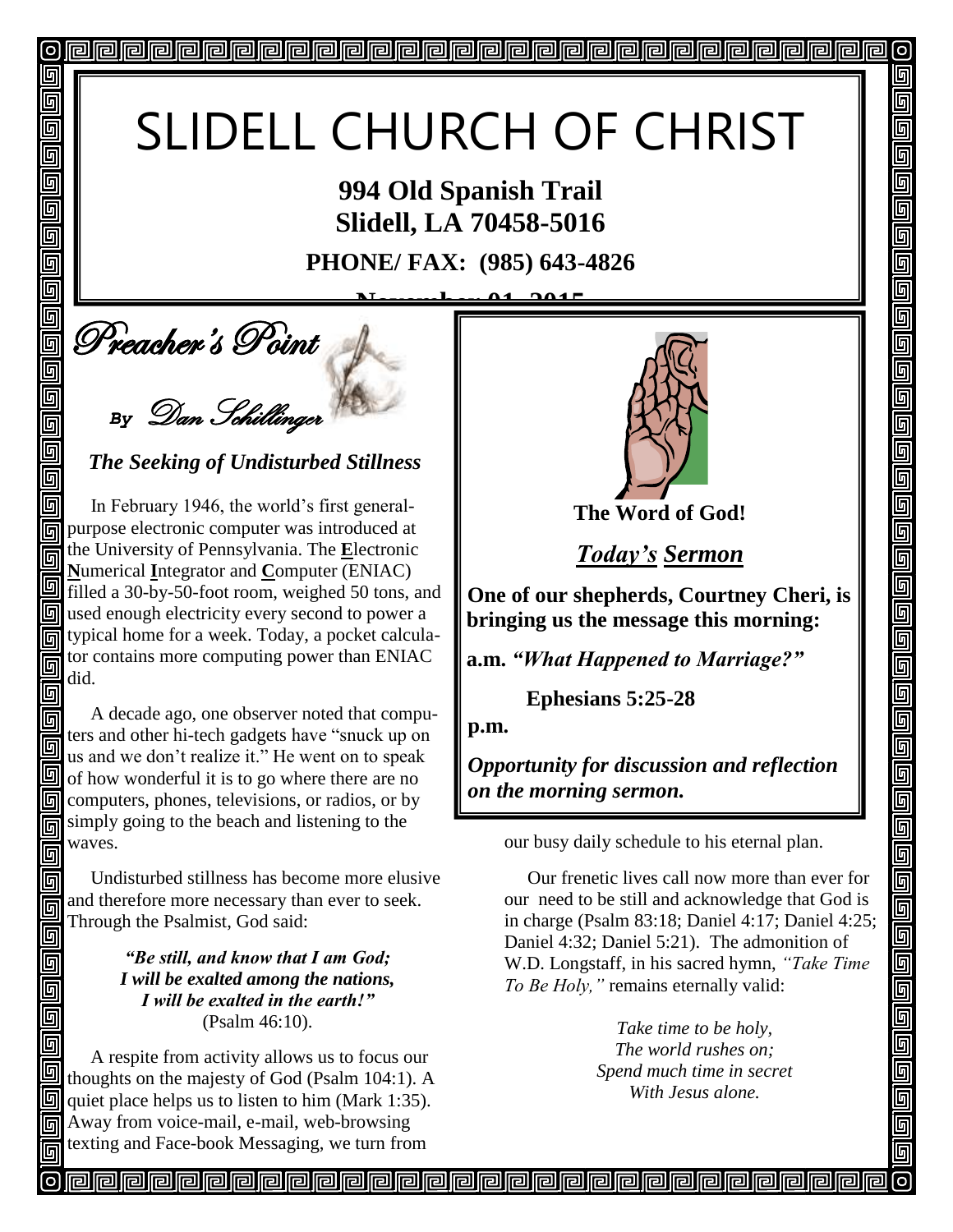"*REMEMBER IN PRAYER*

Welcome Visitors!

**We are pleased to have the opportunity to welcome you to our service. We think you will find our congregation family to be one that enthusiastically embraces newcomers and warmly wel-comes them into our fellowship. We hope you feel right at home as you join us in worship, praise and thanksgiving.**

New Sermon Series Reminder!

~ ~ ~ ~ ~ ~ ~ ~ ~ ~

Continuing our new Sunday morning sermon series on discerning God's will as it pertains to matters of marriage, divorce and remarriage, one of our shepherds, Courtney Cheri, is presenting today's message. All three of our elders are planning on taking turns to preach most of the remaining sermons.

~ ~ ~ ~ ~ ~ ~ ~ ~ ~ ~

New Arrivals!

(accomplished, or anticipated)

 **Joe Perino** is the proud grandfather of another new granddaughter, **Adeline Woods Perino**, born 10 Oct, and weighing in at 8 lbs 14 oz. Congratulations, Joe & family!

 **Erin Carter Taylor** (Joyce Carter's granddaughter) - expecting little boy around 28 February.

 **Jaimie Sparks** is expecting a baby in March. Pray for mother and child's good health throughout her pregnancy.

~ ~ ~ ~ ~ ~ ~ ~ ~ ~



" *ENCOURAGE"*

 $\overline{\mathsf{O}}$ 

回

回

可

回

واواواواواواواواواواواواوا

<u>同</u>

un<br>Die

واواها

900000

<u>alai</u>

900

<u>alai</u>

 $\overline{\mathbb{F}}$ 回

With Visits, Calls, & Cards

 **Tom Farmer** (Reneitha's uncle) - passed away in Mississippi a few weeks ago.

 **Karen Johnson** (relative of Dorothy Bryan) recently passed away at age 108.

 **The family of Tom Kendrick** (Linda Cheri's older brother) - who passed away in Orlando, Florida last week following an illness.

 **Daniel Alderete -** former member here, has moved to his father's hometown of San Antonio, where he is hospitalized with two newly discovered malignant and inoperable brain tumors. Doctors give him no more than a year to live. You can communicate with Dan by friending him on Facebook, or by writing to him at his father's address:

> Daniel Alderete 3210 Rosette Dr San Antonio, TX 78247

 **NOTE**: It is necessary in correspondence to refer to him as "Daniel" instead of "Dan," since his father also goes by "Dan" at this address.

 **Larry Covington** (co-worker of Dorsie's) hospitalized in an ICU in Jackson, MS with breathing difficulties and low oxygen.

 **Ronald Molina** (Gerald's brother, in E. Tennessee) - receiving radiation treatments for prostate cancer.

 **Akram & Martha Mustafa** (Nayla's parents) have travelled to his hometown of Ramallah, Palestine, for business during a time of heightened Israeli-Palestinian violence and tensions. Pray for their safety and that they will soon be able to conclude their business and return home to Slidell

 **Roger Whitley** (in-law of the Moragnes) suffering from emphysema in North Carolina.

<u>papapapapapapapapapapapapapapap</u>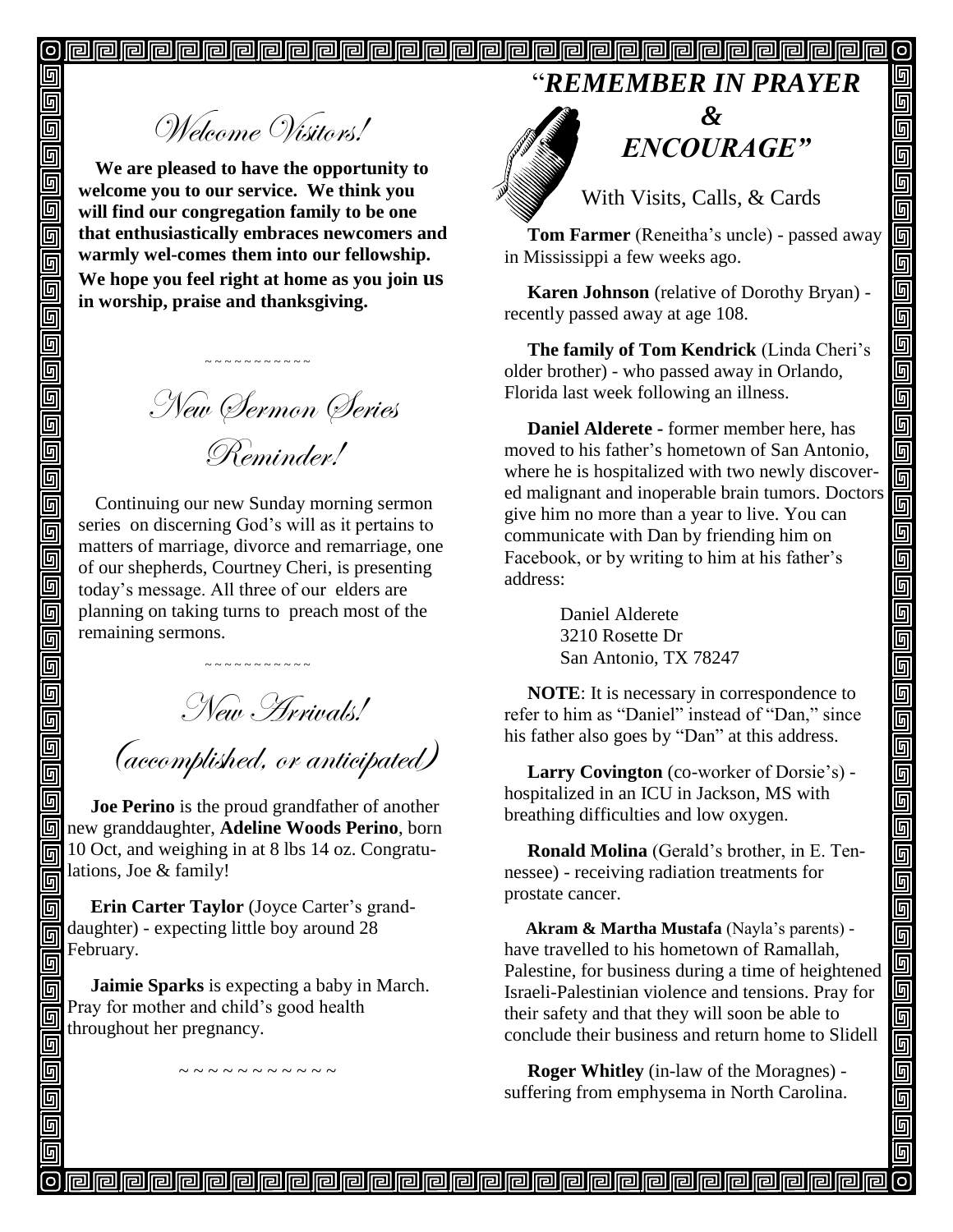#### $\overline{\mathsf{O}}$

اها  **Angel Mangus** (of Houston, TX, niece of Carl **同** Mangus) - afflicted with inoperable stage 4 brain  $\overline{m}$  cancer.

同 **Jase Roig** (premature infant son of Colton Roig) - pray for God's healing hand to be upon through his long-term health problems of an 同 arachnoid cyst in his brain, and cardiac openings that have not yet healed.

回  **Jessica Jackson** (daughter of a friend of George Roig) - age 26, suffering chronic headaches and depression which have only recently begun.

回  **Marie Peterson**- recovering at home form  $\Box$  recent surgery.

回 **Tod Grabert -** recovering at home in Lafourche Parish from serious back surgery last **h** week.

回 **Walter Acker, Jr.** ("Butch") - suffering chest **D** pains and has been recently been hospitalized.

回  **Kathy Mathern** (Bridget Carter's mother) recovering well in Metairie following recent knee **S** surgery.

回 **Mildred Tymkiw** - continuing her recovery at **here** here in Slidell with the com-**D** plication of renewed fluid build-up following her recent heart-valve surgery. Her doctors think she has a prolonged period ahead of her before 回 attaining full recovery. 回

 **Jerry Kimbrough** (former member here, now 同 at the church of Christ at S. Baton Rouge) - dia-回 gnosed with cancer in his eye, and will be undergoing chemotherapy soon. Î

回 **Shirley Ervin** - thanksgiving that she is heal- $\Box$  ing following recent neck surgery and is striving  $\boxed{9}$  now to return to normal activity levels.

回 **Stephanie Smith** (sister of Kevin Cox) - needs  $\boxed{5}$  surgery for her right shoulder, but a calcium deficiency won't permit this now.

回

回 同

同

回

**Zach Steele** - During a check up about 2 weeks ago physicians found abnormal cells in his blood test. After more tests they determined it is myelodysplastic syndrome (MDS). It is what can be called a "second cancer." It's not cancer, of previous treatments for cancer.

Zach will be having chemo and selective 回 radiation treatments periodically for the 回 foreseeable future.

回

回

da<br>Die

اوا واوا واواوا واوان

<u>alai</u>

 $\overline{\mathbb{F}}$ 

d<br>90

واواواواواواواواواواواواواوا

<u>|o||o</u>

 $\blacksquare$ 

回

**Rosa Nuñez** (good friend of the Vargas family) - having serious painful health problems.

Linda **Kelterborn** (Margaret's niece) recovering from recent hip replacement surgery in Michigan.

**Jessica Fowler** (Jesse and Shirley's granddaughter, a resident of Lockport, LA**) -** facing severe personal problems.

**Terri Jones** - pray that she'll come to feel better through her negative phases in her Epstein-Barr disorder.

**Dale Epperley** - awaiting a new prosthesis that will relieve the pain and inflammation in his leg.

**Gerald Molina** - still seeing doctors for spinal stenosis.

**Sharon Honoré** (sister of Anita, and a member at the Crowder Blvd. church) - has advanced breast cancer.

 **Clara Leonard** - overall pain continues to subside somewhat, though her ankle bothers her now.

 **Bobby Leonard** - awaiting test results from his recent appointment with a kidney specialist.

 **Alexis Leonard** (Joyce Carter's granddaughter) - scheduled to have recently implanted knee hardware to be surgically removed on 17 Nov.

 **Margaret Schillinger** - experiencing some limited relief from her recent knee-pain flare-up.

 **Fairie Roig** - also has a recent flare-up of pain in her right knee.

 **Devon Nelson** (Roig's grandson) - pray for him to stay focused as he is scheduled to enlist in the U.S. Army this week (November 3).

 **Marisol Vargas** - gone to her parents' home in Costa Rica, for at least three more weeks, to care

but can be, and in his case is a result/side effect வ